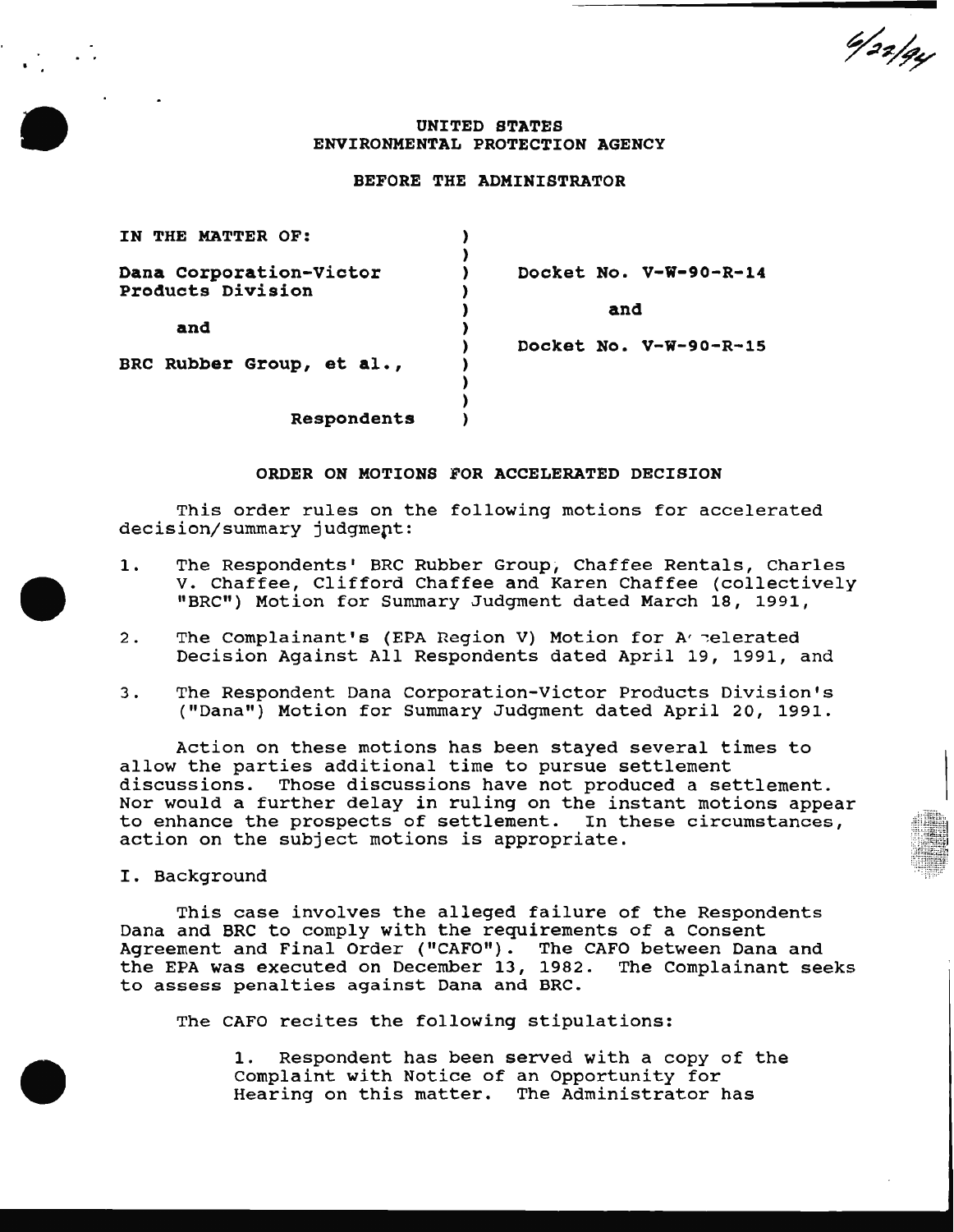jurisdiction over this matter pursuant to Section 3008 of the Resource Recovery and Conservation Act (RCRA), 42 U.S.C. 6928. 2. Respondent owns and operates an existing hazardous waste management facility as defined by 40 C.F.R. 260.10. 3. Respondent submitted a notification of hazardous waste activity pursuant to 42 U.S.C. 6930 on October 28, 1980. 4. Respondent filed a Part A permit application with the EPA for operation of a hazardous waste management facility on November 17, 1980.

The CAFO required Dana to cease all treatment, storage, or disposal of any hazardous waste, and to comply with the Con<sub>solidated Permit Regulations, 40 C.F.R. Parts 122 and 124, as</sub> if it had filed a timely notilication pursuant to Section 3010(a) of RCRA and as if it had submitted a Part A application. (CAFO at  $2.$ 

By letter dated January 18, 1984, Dana notified the State of Indiana that it had ceased operations at the facility in February 1983. Dana, however, did not submit a written closure plan to the State of Indiana. On April 18, 1985, the State of Indiana advised Dana that it must submit a closure plan for its facility within thirty days.

In May of 1985, Dana sold the facility to Chaffee Rentals,<br>n turn leased the facility to BRC Rubber Group. On May 2, who in turn leased the facility to BRC Rubber Group. 1988, the Indiana Department of Environmental Management (IDEM) directed Dana to submit either a Part B application or a closure<br>plan. On September 15, 1988, IDEM directed Dana that it had On September 15, 1988, IDEM directed Dana that it had thirty days to comply with the May 2, 1988 order. Dana allegedly did not comply.

On June 28, 1988, IDEM inspected the facility (now operated by BRC Rubber Group). It found that no Part A permit application or closure plan had been filed as required by 329 IAC 3-41-3 and 329 IAC 3-21-3. IDEM issued a "Violation Letter" on September 12, 1988, directing BRC Rubber Group to submit a revised Part A application and to comply with all interim status standards.

On March 7, 1990, the Director, Waste Management Division, Region v, of the EPA, filed separate administrative complaints against Dana and BRC Rubber Group.

The EPA filed an amended complaint on August 16, 1990, which among other things, added Chaffee Rentals and the principals of that partnership, Charles v. Chaffee, Clifford Chaffee and Karen J. Chaffee, as the current owners of the facility, and as parties respondent. Judge Yost consolidated the two cases by Order issued April 27, 1990.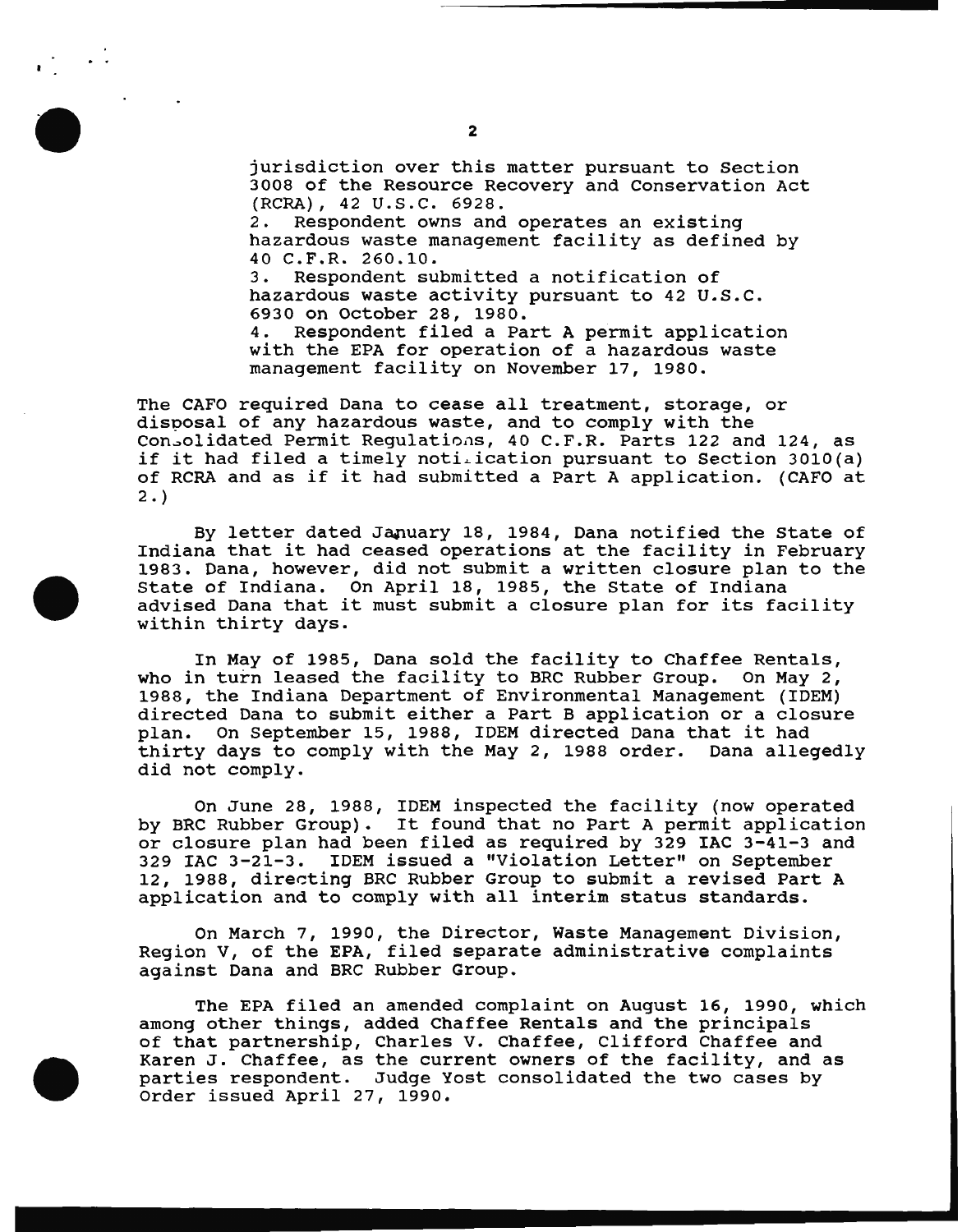The Complaint, as amended, charged Dana with the following: 1) failure to provide written notice to BRC of the facility's status and subsequent requirements in violation of 320 IAC 4.1- 41-3, 2) failure to provide financial assurance for closure in violation of 320 IAC 4.1-22-4, 3) failure to provide liability coverage in violation of 320 IAC 4.1-22-24, and 4) failure to demonstrate financial responsibility in violation of 320 IAC 4.1- 38-3.

The Complaint, as amended, charged BRC with the following: 1) failure to submit a Part A application in violation of 320 IAC 4.1-38-3, 2) failure to submit a closure plan in violation of 320 IAC 4.1-21-3, 3) failure to provide financial assurance in violation of 320 IAC 4.1-22-4, and 4) failure to establish liability coverage in violation of 320 IAC 4.1-22-24.

II. The Motions for Summary Distosition

A. BRC

BRC argues that the EPA does not have the authority to enforce 329 IAC 3 against BRC because the revisions and recodifications in 329 IAC 3 have not been approved by the EPA. BRC maintains that 329 IAC 3, which the EPA seeks to enforce, did not become effective until 1988. Thus, any obligations BRC would have had under the hazardous waste rules would have arisen out of 320 IAC 4.1, not 329 IAC 3. BRC asserts that even if the EPA had sought to enforce the applicable regulations set out at 320 IAC<br>4.1, neither respondent has any liability under those rules. BRC 4.1, neither respondent has any liability under those rules. argues that the only liability the EPA seeks to impose arises out of the alleged activities of Dana before Chaffee's purchase of the property in 1985.

B. Dana

Dana argues that it is not subject to the RCRA closure and financial assurance requirements. Dana says that it filed the hazardous waste notifications and Part A application as a "protective filer." Dana claims it filed "in an effort to avoid penalties for noncompliance despite the fact that RCRA regulated activities did not take place." (Dana Corporation's Brief in Support of Motion for Summary Judgment at 11.)

Dana maintains that it agreed to the CAFO to preserve its status as a protective filer. According to Dana, the CAFO indicates no independent certification or determination that the facility was a RCRA Subtitle C regulated facility. Dana, like BRC, also challenges the EPA's authority to enforce 329 IAC 4.1.

## c. Complainant

The EPA contends that it has the authority to enforce 329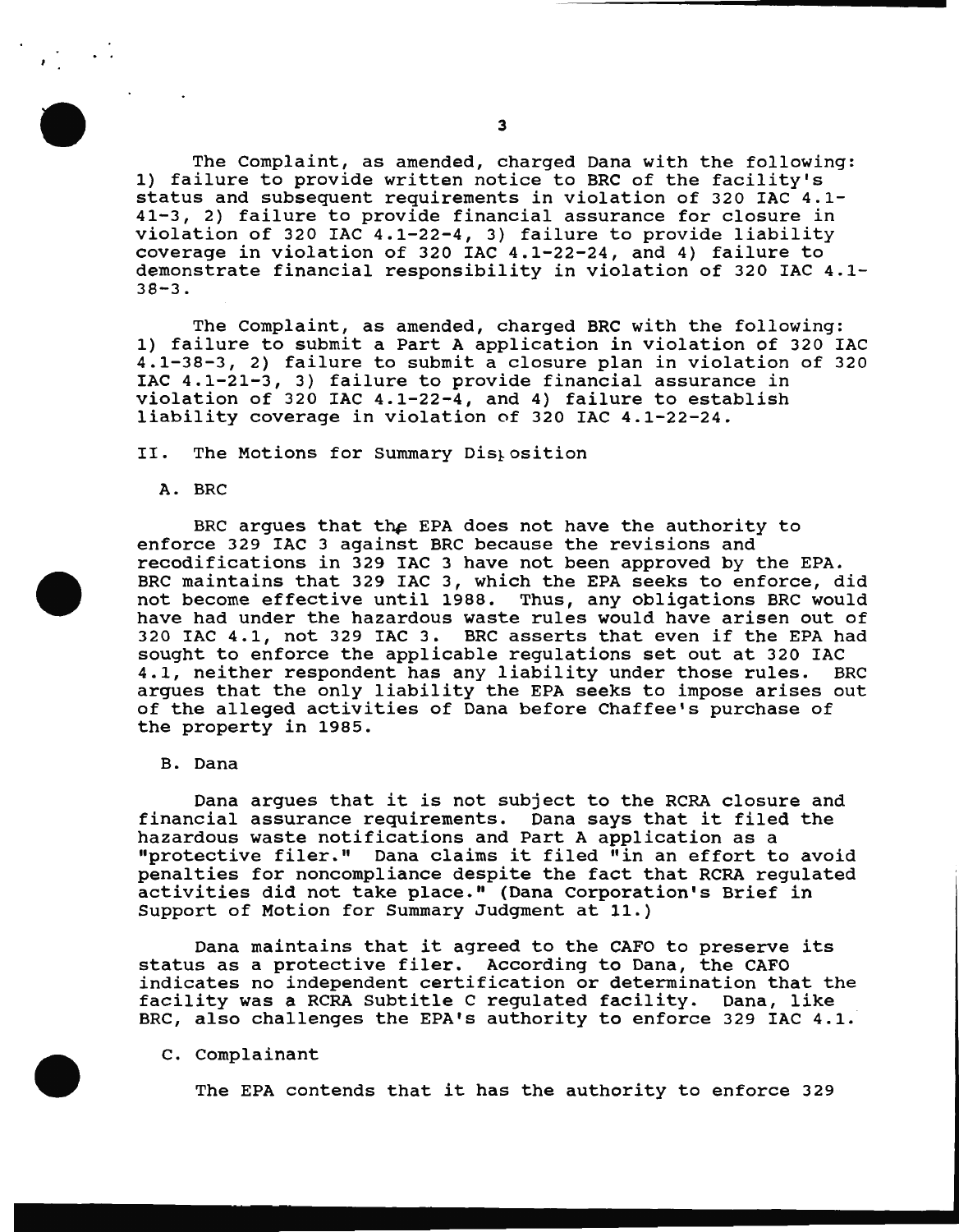IAC because that section is merely a recodification of 320 IAC. The Complainant further argues that Respondents are estopped to deny Dana's earlier stipulations found in the CAFO.

The Complainant asserts that BRC is in privity with Chaffee, and in turn, with Dana, for collateral estoppel purposes. It is therefore liable for violations resulting from failure to comply with the CAFO.<sup>1</sup>/ In addition, the Complainant argues that BRC's lack of knowledge of Dana's activities and the facility's status under RCRA does not affect their liability.

III. Discussion

At the outset I find that challenges to the authority of the EPA to enforce 329 IAC are moot. The EPA's filing of the second amended complaints, accepted by Judge Yost, replaced the cites to 329 IAC with the appropriate sections of 320 IAC.

BRC claims that the only liability the EPA seeks to impose against it arose out of the alleged activities of Dana. Therefore, Dana's liability will be examined first.

### A. Dana's Liability

The Complainant cites U.S. v. Allegan Metal Finishing Company, 696 F. Supp. 275 (W.D. Mich. 1988) to establish Dana's liability arising from the CAFO. In Allegan, defendant entered into a CAFO with the EPA after the EPA's filing of a civil complaint. The action arose when the EPA filed a complaint due to "unsatisfied contingent terms of the CAFO."  $\underline{Id.}$ , at 283. Thus, the case is indistinguishable from the present case with respect to Dana.

Allegan held that the CAFO operated as an admission that the defendant owned and operated a hazardous waste facility. Allegan, 696 F. Supp. at 286. In addition, the Allegan court held that the EPA could bring an action to enforce noncompliance with a CAFO. Id., at 296 (stating "it is proper for plaintiff to bring an action to enforce the CAFO.").

Accordingly, for the purposes of this action, Respondent Dana is bound by the terms of the CAFO and is liable for any failure to comply with the CAFO.

 $1/$ 

BRC Rubber Group, Inc., Chaffee Rentals and the individual<br>Chaffee Respondents are referred to collectively as "BRC Respondents are referred to collectively as "BRC Respondents" in Complainant's motion. This order will follow that same protocol.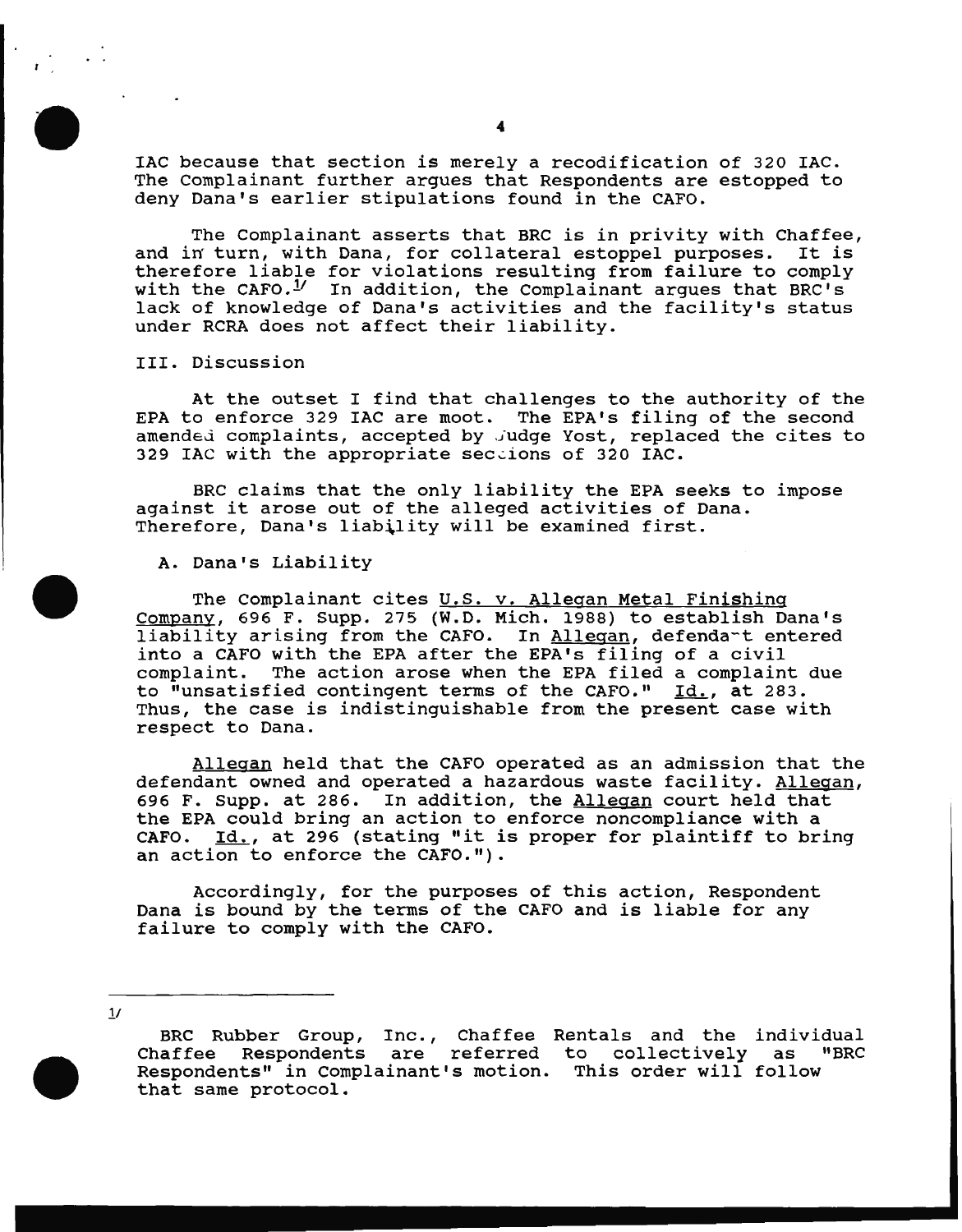Dana seeks to avoid liability under the CAPO by claiming it is a ''protective filer." This court is not persuaded by the protective filer argument. As noted by Complainant, a party who files under a CAPO or compliance order is not a protective filer. (Complainant's Memorandum in Response to Dana Corporations Brief in Support of Dana's Motion for Summary Judgment at 14.)

50 Federal Register 38946 (September 25, 1985), also cited by Complainant, discusses the status of those facilities which were, like those of Dana, operating under Section 3008 compliance orders:

> [T]he Agency believes that it should also address the problem of those facilities which never qualified for interim status, or who are operating under Interim Status Compliance Letters or 3008 Compliance orders. 40 C.F.R. 265.1(b) states that "the standards in this Part apply to those owners and operators of facilities . . . who have failed to provide timely notification as required by Section 3010 of RCRA, and/or failed to file Part A of the Permit Application as required by 40 c.F.R. 270.10 (e) and (g).

Dana operated under a 3008 Compliance Order once it signed the CAFO. Therefore, it cannot claim protective filer status. A protective filer is defined as a filer that is "not considered by the Agency to be in Interim Status . . . . " 50 Fed. Reg. 38946 (1985) (emphasis added). The EPA entered into the CAFO to grant Dana Interim Status. Therefore, Dana lost any possibility of being a protective filer when it signed the CAFO.

Dana's second contention, that it viewed the CAFO as a means<br>eserve its protective filer status, is without merit. The to preserve its protective filer status, is without merit. Respondent asserts that the CAFO is not hased on an independent determination that the facility was RCRA subtitle C regulated. However, the CAPO states in plain terms that "Respondent shall fully comply with the Consolidated Permit Regulations as if" it had been granted interim status." (CAFO at 2 (emphasis added) (citations omitted)).

In essence, Respondent Dana seeks to reopen the issues that the CAFO closed. Having signed the CAFO, Dana is bound by its terms.

B. BRC's Liability

The Complainant has not established that BRC is liable for Dana's failure to comply with the CAFO. BRC received no notification of the facility's status under RCRA until the IDEM contacted it in 1988, years after it took control of the

5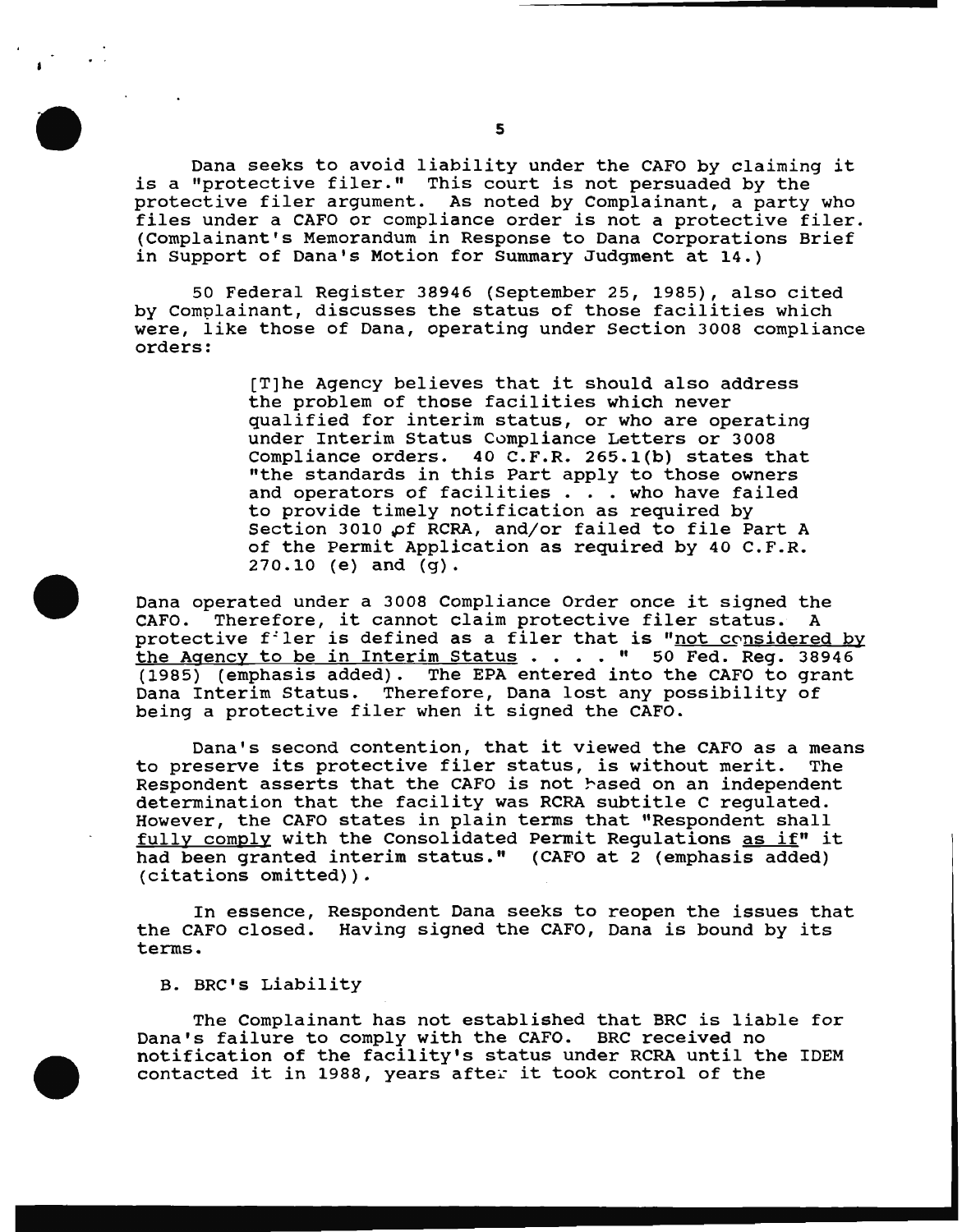facility. BRC has not conducted any operations at the facility in violation of RCRA.

The complainant, however, argues that despite the lack of knowledge, BRC is liable for failure to comply with RCRA regulations. Support for the Complainant's position is lacking.

The Complainant cites Vineland Chemical Co. Inc. v. United states EPA, 810 F.2d 402 (3d Cir. 1987) for the proposition that "failure to comply with permit procedures results in strict liability." (Complainant's Memorandum in Opposition to BRC's Motion For summary Judgment And in Support of Complainant's Motion for Accelerated Decision and for Motion to Strike Affidavits at 42.) However, Complainant's reliance on Vineland is misplaced.

 $V_1$ neland deals with a company that failed to file the required financial assurances when it filed its compliance certification. As a result, the EPA revoked the company's permit for failure to comply fully with the certification requirements. The court held that the EPA had the authority to strictly enforce its regulations, and to revoke the company's Interim Status, where there had been only partial compliance with RCRA regulations. Vineland, 810 F.2d at 404-05.

Vineland, has little in common with BRC's situation. BRC did not independently violate any RCRA provisions. BRC's alleged violations arise out of the CAFO between Dana and the EPA executed years before BRC began leasing the facility. The strict liability asserted by Complainant, therefore, does not apply to BRC.

The Complainant also relies on U.S. v. Northeastern Pharmaceutical & Chemical Co., Inc. (NEPACCO), 810 F.2d 726 (8th Cir. 1986) for the assertions that BRC is liable "whether or not their own operations would bring them within the scope of RCRA" and "whether or not they know of Dana's activities on the site." (Complainant's Memorandum in Opposition to BRC's Motion For summary Judgment And in Support of Complainant's Motion for Accelerated Decision and for Motion to strike Affidavits at 43.) Again, Complainant's reliance is misplaced.

The NEPACCO court held that "RCRA imposes strict liability upon past off-site generators and transporters of hazardous substances." NEPACCO, 810 F.2d at 748. The court imposed strict liability because the actions of the defendant, prior to the enactment of RCRA, posed a present danger to the environment. Id., at 741. NEPACCO is distinguishable from the present case. NEPACCO conducted activities with hazardous wastes that posed a danger to the environment, and all parties involved had knowledge of NEPACCO's activities. BRC has never conducted any activities in violation of RCRA and had no knowledge of the facility's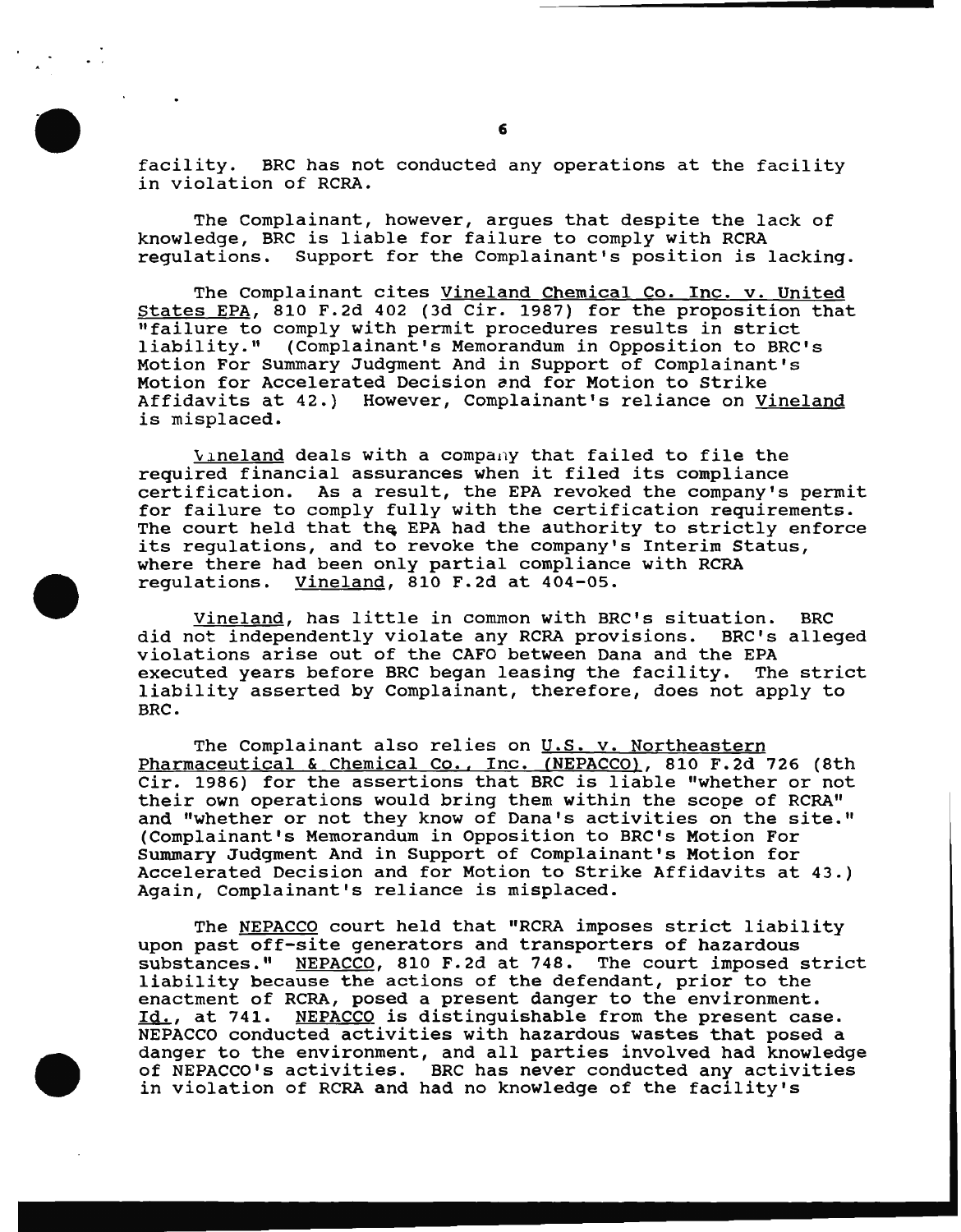status when it assumed control. Therefore, BRC is not liable under the reasoning of the NEPACCO court.

The Complainant also relies upon Golden State Bottling Co. v. N.L.R.B., 414 U.S. 168 {1973), saying that "Golden State is indistinguishable here." {Complainant's Reply Memorandum to Respondent's Memorandum In Opposition To complainant's Memorandum For Accelerated Decision at 8.) Complainant writes "[t]he Court further stated that 'Persons acquiring an interest in property that is a subject of litigation are bound by, or entitled to the benefit of, a subsequent judgment, despite a lack of knowledge.'" Id., at 8 {quoting Golden state, 414 u.s. at 180).

The Complainant neglected to include the citation of the quotation above. When the Golden State decision is reviewed in its entirety, its clear that the quotation does not represent the holding in that case. Indeea, Golden State 15 distinguishable and is inapplicable to the present action.

The petitioner in Golden State purchased a business with knowledge of past violations. Golden state, 414 u.s. at 170. The Court held "that a bona fide purchaser, acquiring, with knowledge that the wrong remains unremedied . . . may be considered in privity with its predecessor. . . . "  $Id.$ , at 180 {emphasis added). Thus, BRC, who acquired the facility without any knowledge of past violations, is not liable for Dana's failure to comply with the CAFO.

IV. Conclusion

The Judge may render an accelerated decision, as to all or any part of the proceeding, if no genuine issue of material fact exists.  $40 \text{ C.F.R. }$  \$ 22.20(a). 40 C.F.R.  $§$  22.20(a).

I conclude that no genuine issue of material fact exists as to the question of liability of Dana. The Complainant is entitled to judgment as a matter of law. Dana has violated 320 IAC 4.1-41-3, 320 IAC 4.1-22-4, 320 IAC 4.1-22-24, and 320 IAC 4.1-38-3 as alleged by the Complainant. Consequently, the motion for partial accelerated decision on the issue of liability against Dana is granted. I further find that the amount, if any, of the civil penalty to be assessed remains controverted. It is not susceptible to resolution through the summary disposition papers before me.

No genuine issue of material fact exists as to the question of liability of BRC. BRC is entitled to judgment as a matter of<br>law. I find that Respondent BRC has not violated 320 IAC 4.1-38 I find that Respondent BRC has not violated 320 IAC 4.1-38-3, 320 IAC 4.1-21-3, 320 IAC 4.1-22-4, and 320 IAC 4.1-22-24, as alleged in the complaint. Consequently, BRC's motion for accelerated decision is granted.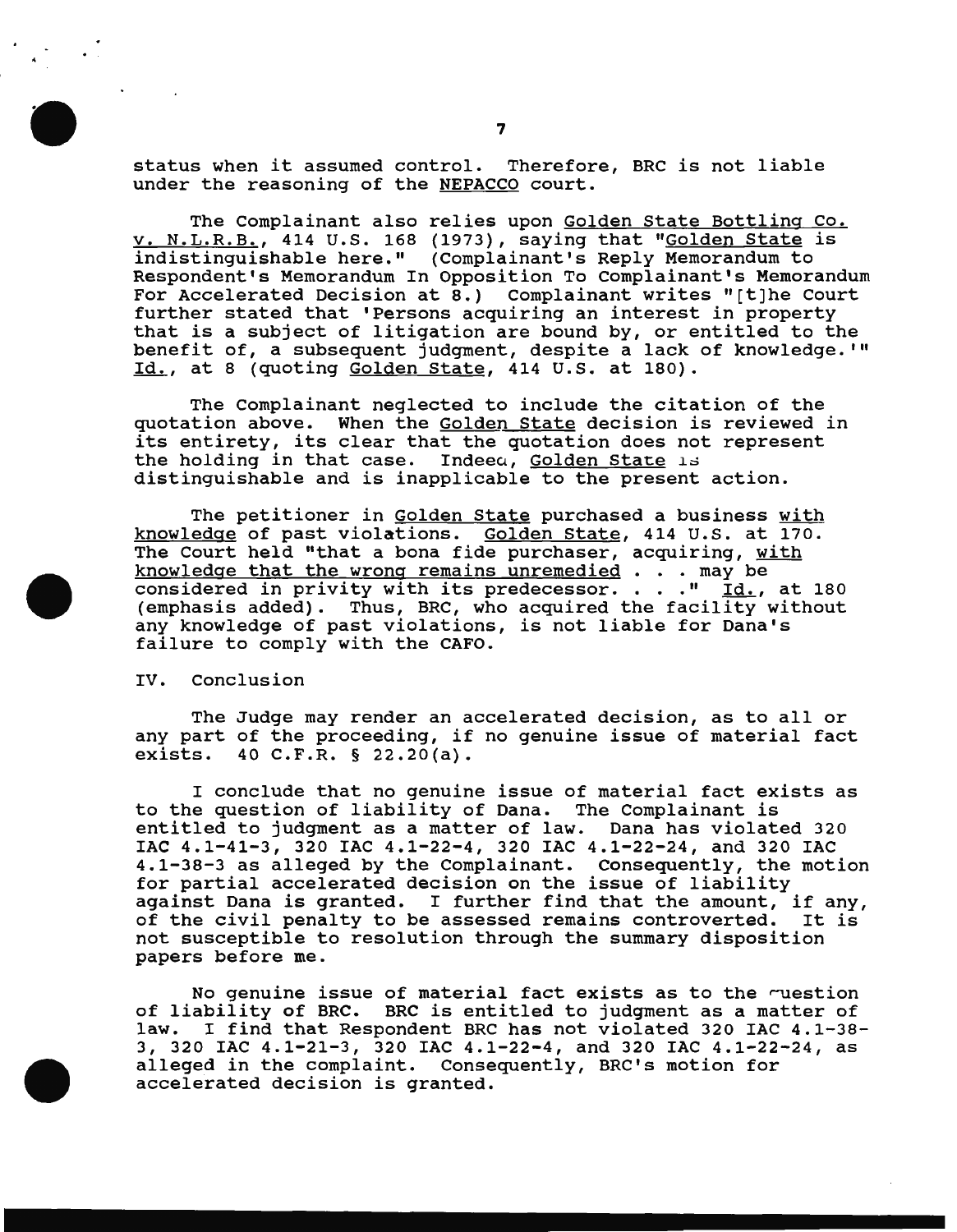The Complainant and Dana should continue their settlement discussions focusing on the appropriate level of the penalty to be assessed. A joint status report shall be filed by the Complainant and Dana on or before August 19, 1994. If settlement is not imminent at that time, a hearing date will be established.

 $\sum_{n=1}^{\infty}\frac{1}{n^5}$ Jon G. Lotis

Administrative Law Judge

Dated: June 22, 1994 Washington, D.C.

•

. .